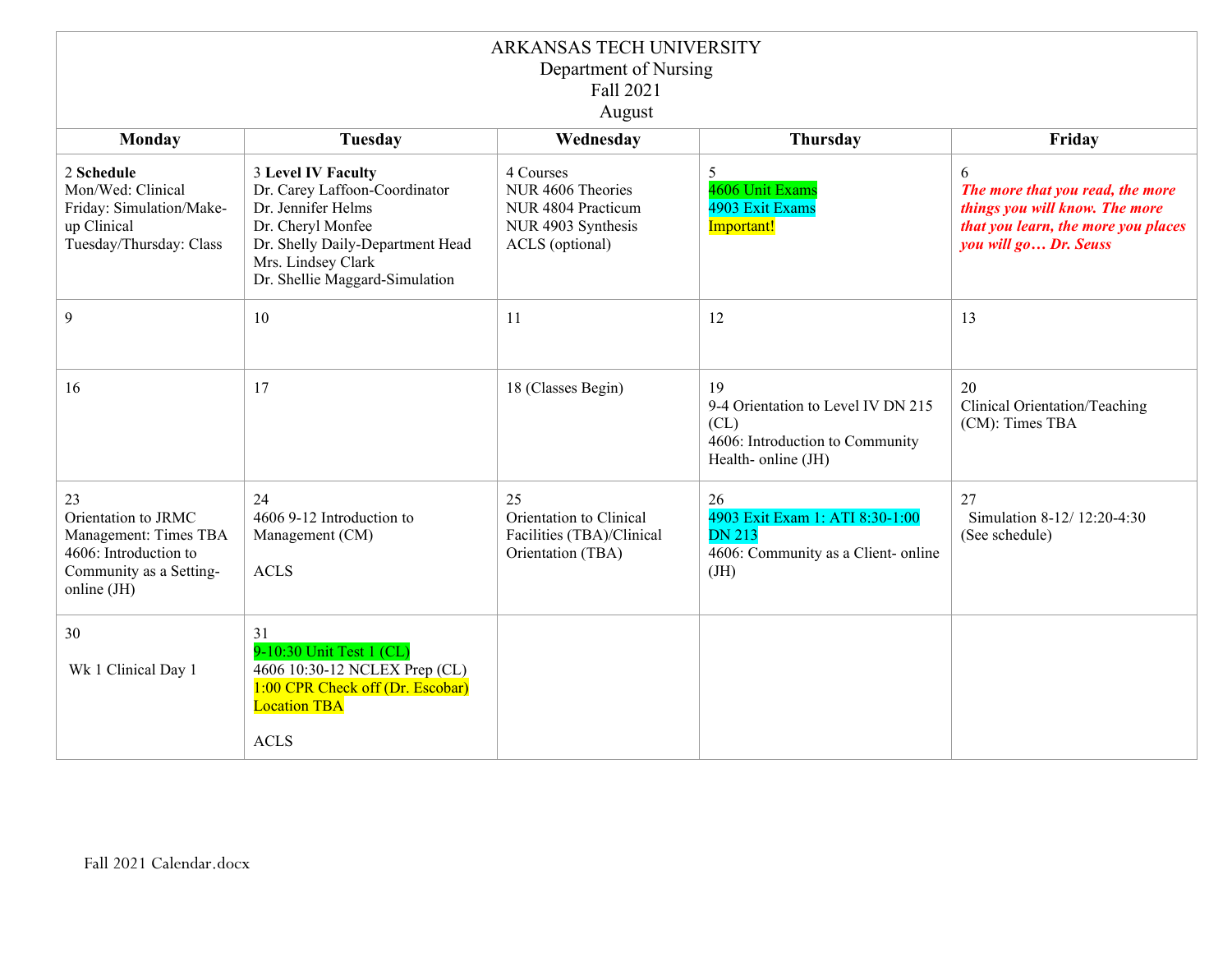| ARKANSAS TECH UNIVERSITY<br>Department of Nursing<br>Fall 2021<br>September                                             |                                                                                                                                                 |                                           |                                                                                                                                                 |                                                                                                          |  |  |
|-------------------------------------------------------------------------------------------------------------------------|-------------------------------------------------------------------------------------------------------------------------------------------------|-------------------------------------------|-------------------------------------------------------------------------------------------------------------------------------------------------|----------------------------------------------------------------------------------------------------------|--|--|
| Monday                                                                                                                  | Tuesday<br>Wednesdav<br>Friday<br>Thursdav                                                                                                      |                                           |                                                                                                                                                 |                                                                                                          |  |  |
| <b>Unit Test 1: Blueprint</b><br>Intro Comm Health<br>Intro Comm Health Setting<br>Comm as a Client<br>Intro Management | You have brains in your head. You<br>have feet in your shoes. You can<br>steer yourself in any direction you<br>chooseDr. Seuss                 | Wk 1 Clinical Day 2                       | 2<br>4606 9-12 Interviews & Resumes<br>(CM)                                                                                                     | 3<br>Simulation 8-12/12:20-4:30<br>(See schedule)                                                        |  |  |
| 6<br><b>Labor Day</b>                                                                                                   | $\overline{7}$<br>4606 9-12: Planning (CL)<br>12:30-3:30 On-campus Nursing<br><b>Recruitment Fair (mandatory</b><br>attendance, Young Ballroom) | 8<br>Wk 2 Clinical Day 1                  | 9<br>4606 9-12: Organizing (CL)                                                                                                                 | 10<br>Simulation 8-12/12:20-4:30<br>(See schedule)                                                       |  |  |
| 13<br>Wk 2 Clinical Day 2                                                                                               | 14<br>4903 Exit Exam 2: HESI DN 213<br>$8:30-1$ (CL)<br>4606: Epidemiology: online (JH)                                                         | 15<br>Wk 3 Clinical Day 1                 | 16<br>4606 Unit Exam 2 9-10:30 Dn 213<br>CL)<br>11:30-2:30 Virtual Recruitment Fair<br>(mandatory attendance)<br>Professionalism-CL (quiz only) | 17<br>Simulation 8-12/12:20-4:30<br>(See schedule)                                                       |  |  |
| 20<br>Wk 3 Clinical Day 2                                                                                               | 21<br>4606 9-12 Directing (CL)<br><b>ACLS</b>                                                                                                   | 22<br>Wk 4 Clinical Day 1<br>**new groups | 23<br>4606 Evaluating (CM)                                                                                                                      | 24<br>Simulation 8-12/12:20-4:30<br>(See schedule)                                                       |  |  |
| 27<br>Wk 4 Clinical Day 2                                                                                               | 28<br>4606 9-12 Mandatory Reporting<br>(SD)<br><b>ACLS</b>                                                                                      | 29<br>Wk 5 Clinical Day 1                 | 30<br>4606 9-12 ARSBN Disciplinary<br><b>Action/Licensing (CL)</b>                                                                              | <b>Unit Test 2: Blueprint</b><br><b>Interviews and Resumes</b><br>Planning<br>Organizing<br>Epidemiology |  |  |

Fall 2021 Calendar.docx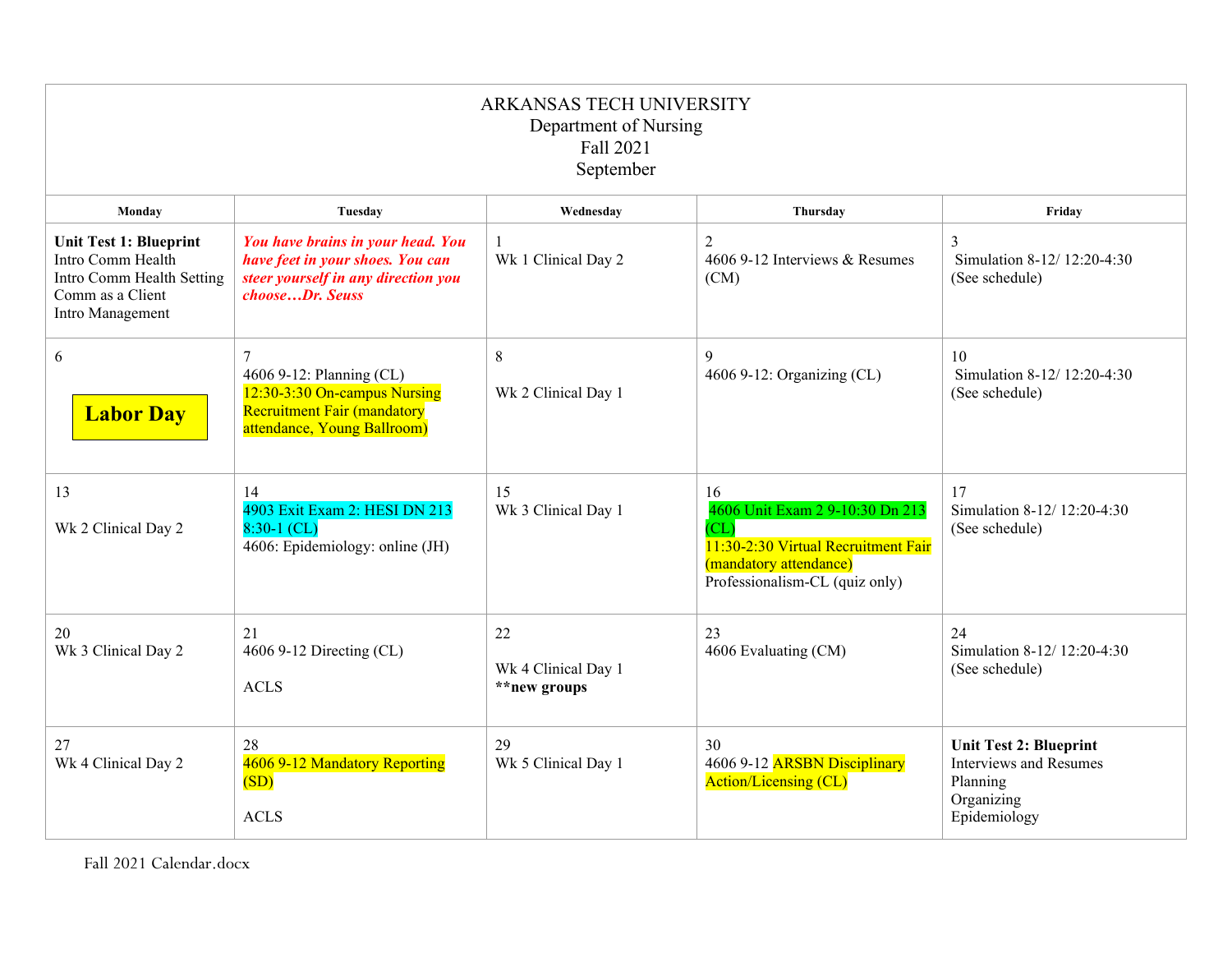|                                                                                                 |                                                                                                  | ARKANSAS TECH UNIVERSITY<br>Department of Nursing<br>Fall 2021<br>October                                                                  |                                                                                  |                                                       |
|-------------------------------------------------------------------------------------------------|--------------------------------------------------------------------------------------------------|--------------------------------------------------------------------------------------------------------------------------------------------|----------------------------------------------------------------------------------|-------------------------------------------------------|
| Monday                                                                                          | Tuesday                                                                                          | Wednesday                                                                                                                                  | Thursday                                                                         | Friday                                                |
| Unit Test 3: Blueprint<br>Directing<br>Evaluating<br><b>Mandatory Reporting</b><br><b>ARSBN</b> |                                                                                                  | You are braver than you<br>believe, stronger than you seem,<br>smarter than you think, and<br>loved more than you'll ever<br>knowDr. Seuss |                                                                                  | Simulation 8-12/12:20-4:30<br>(See schedule)          |
| 4<br>Wk 5 Clinical Day 2                                                                        | 5<br>4606: 9-10:30 Unit Exam 3<br>CL<br>$10:20-12$ Prep for<br>Preceptorship (CL)<br><b>ACLS</b> | 6<br>Wk 6 Clinical Day 1                                                                                                                   | $\tau$<br>4903 Exit Ex 3: ATI 8:30-1<br>(CL) DN 213<br>4606 Communicable Dz (JH) | 8<br>Simulation 8-12/<br>12:20-4:30<br>(See schedule) |
| 11<br>Wk 6 Clinical Day 2                                                                       | 12<br>4606: US Healthcare                                                                        | 13                                                                                                                                         | 14                                                                               | 15                                                    |
| **Last Day                                                                                      | System-online (CL)<br>Preceptorship Day 1 Group                                                  |                                                                                                                                            | <b>Fall Break</b>                                                                |                                                       |
| 18                                                                                              | 19<br>4606: Disaster<br>Management-online (CL)                                                   | 20                                                                                                                                         | 21<br>4606 Rehab/Disability;<br>Environmental Safety-online<br>quiz only (CL)    | 22                                                    |
| 25<br>End of Preceptorship Group 1                                                              | 26<br>4606: Vulnerable<br>Populations-online (CL)<br>Preceptorship Group 2 Day                   | 27                                                                                                                                         | 28<br>4606: Family as a Client-<br>online quiz only (CL)                         | 29<br>Paperwork Preceptorship<br>Group 1 due 12 pm    |

Fall 2021 Calendar.docx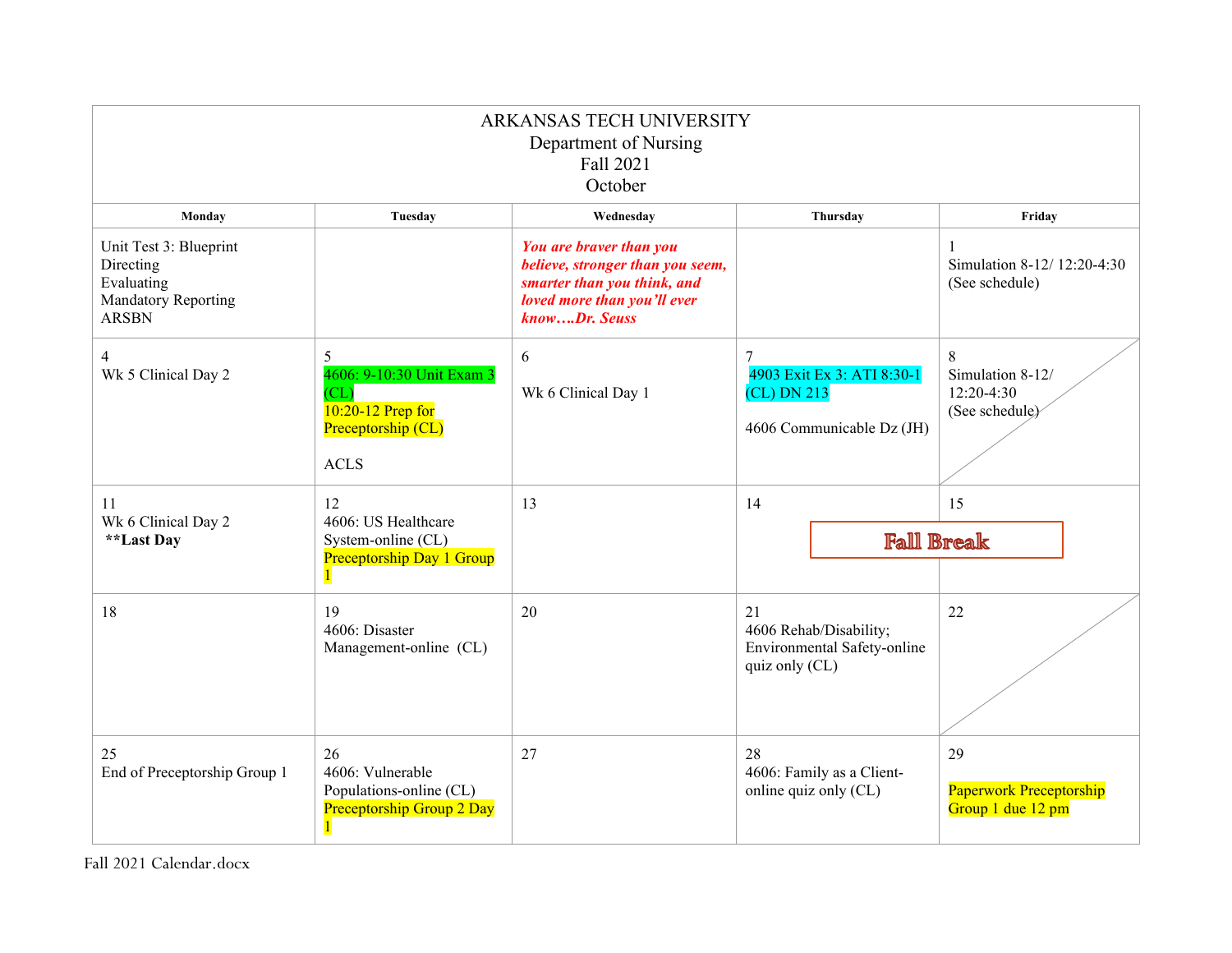| ARKANSAS TECH UNIVERSITY<br>Department of Nursing<br>Fall 2021<br>November              |                                                                                       |                              |                                                                                                             |                                                                                                                           |
|-----------------------------------------------------------------------------------------|---------------------------------------------------------------------------------------|------------------------------|-------------------------------------------------------------------------------------------------------------|---------------------------------------------------------------------------------------------------------------------------|
| Monday                                                                                  | Tuesday                                                                               | Wednesday                    | Thursday                                                                                                    | Friday                                                                                                                    |
|                                                                                         | $\overline{2}$<br>4606 Professionalism-online quiz only<br>CL)                        | 3                            | $\overline{4}$<br>4606 Legal/Ethical Modules<br>(JH)                                                        | 5                                                                                                                         |
| 8<br>End of Preceptorship Group<br>2                                                    | 9<br>4606 Legal/Ethical Modules (JH)<br><b>Preceptorship Group 3 Day 1</b>            | 10                           | 11<br>4606 Legal/Ethical Modules<br>(H)                                                                     | 12<br><b>Preceptorship Paperwork</b><br>Group 2 Due 12 pm                                                                 |
| 15                                                                                      | 16<br>4606 Legal/Ethical Modules (JH)                                                 | 17                           | 18<br>4606 Culturally Competent<br>Care: Modules (CL)                                                       | 19                                                                                                                        |
| 22                                                                                      | 23                                                                                    | 24                           | 25                                                                                                          | 26                                                                                                                        |
| End of Preceptorship Group<br>3                                                         | 4606 Culturally Competent Care:<br>Modules (CL)                                       | <b>Thanksgiving Holidays</b> |                                                                                                             |                                                                                                                           |
|                                                                                         | <b>Make-up Clinical/Preceptorship 23-</b><br>28 <sup>th</sup>                         |                              |                                                                                                             |                                                                                                                           |
| 29<br>4606: Unit Test 4: (CL)<br><b>Preceptorship Paperwork</b><br>Group 3 is Due 12 pm | 30<br>4606 ATI Final Exams DN 213 (CL)<br>$8:30-1$<br>Leadership/Management/Community |                              | Today you are you, that is<br>truer than true. There is no<br>one alive that is youer than<br>you!Dr. Seuss | <b>Unit Test 4: Blueprint</b><br>Communicable Dz<br>US Healthcare System<br>Disaster Management<br>Vulnerable Populations |

Fall 2021 Calendar.docx